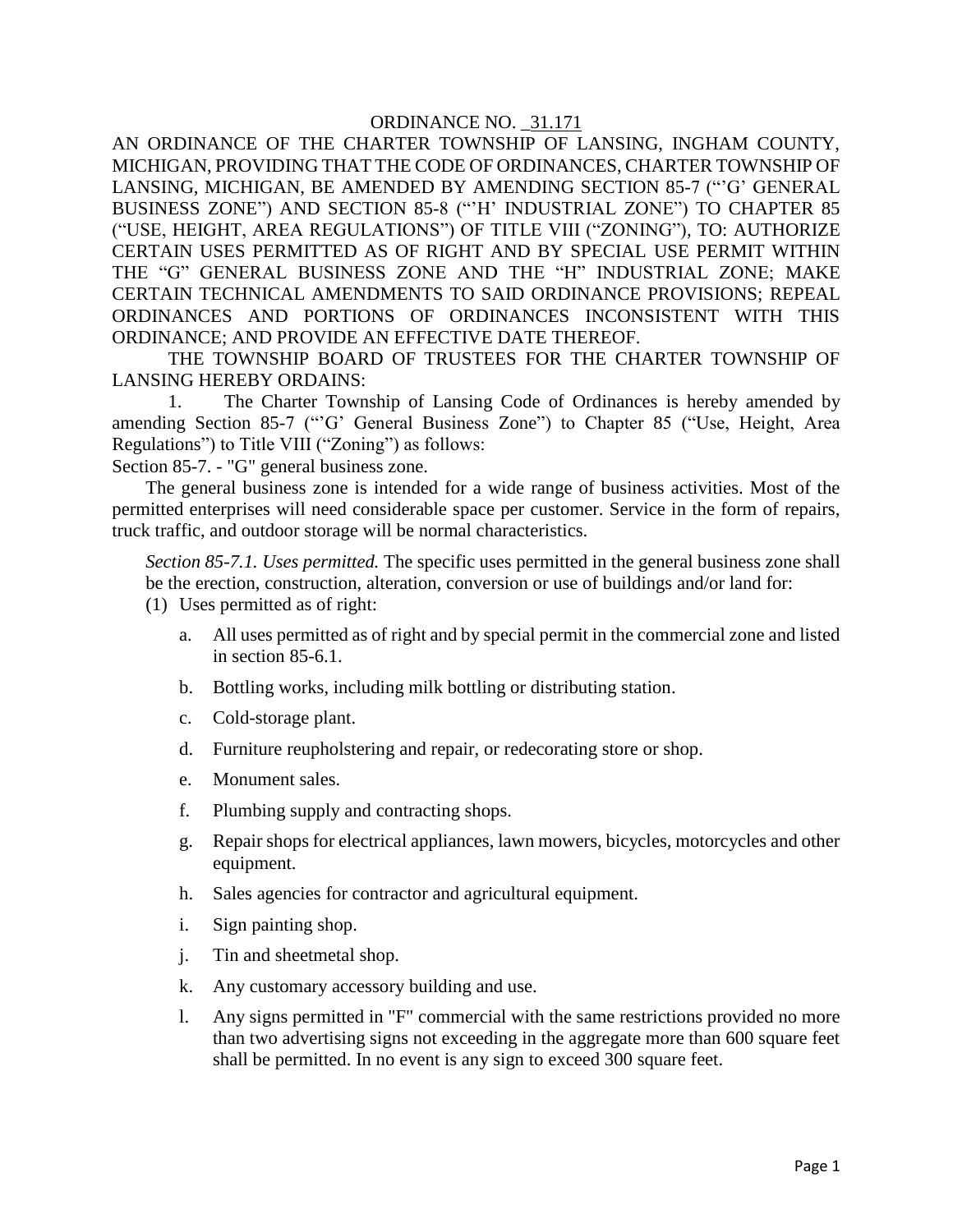- m. Outside storage yards that are completely enclosed by a well-maintained masonry wall or solid fence six feet high.
- n. Painting, varnishing, vulcanizing, bump shops.

 o. Safety compliance facilities as described in Chapter 71A ("Medical Marihuana Facilities") and defined by the Medical Marihuana Facilities Licensing Act, Act 281, Public Acts of Michigan, 2016, as amended, and also as described in Chapter 71B ("Marihuana Facilities") as provided for in the Michigan Regulation and Taxation of Marihuana Act (MRTMA), Initiated Law 1 of Michigan, 2018, as may be amended.

 (2) The board of trustees may authorize the following uses by special permit if the following conditions are satisfied: A public hearing is held in conformance with section 88-2.4, the specific standards of the particular use stated herein are met, and the general spirit and purposes of this zone are maintained.

- a. Trailer coach park: Provided, the conditions established in section 85-3.1, subsection (2b) are met.
- b. Outdoor or drive-in theater: Provided, it complies with the following requirements:
	- 1. Picture screens shall not be permitted to face the street and shall be so located as to be out of view of any major thoroughfare.
	- 2. Not more than one entrance should exist for each access street.
	- 3. On two-lane streets where left turns are permitted, the entrance should not exceed 40 feet in width.
	- 4. On three or more lane streets where left turns are prohibited, the entrance lane should not exceed 14 feet in width.
	- 5. On three or more lane streets where left turns are permitted, the entrance should not be over 19 feet wide.
	- 6. Entry turn speeds of 20 miles per hour or a 30-foot corner radius should be provided for right turn movements.
	- 7. Entry turn speeds of ten miles per hour or a ten-foot corner radius should be provided for left turn movements.
	- 8. Separated entries should be provided for right and left turns where arrival volume is nearly equally divided by direction.
	- 9. Where left turns are prohibited, the exit should not be more than 14 feet wide.
	- 10. Where left turns are permitted, the exit should not be more than 19 feet wide with a small island divider at the exit point.
	- 11. Acceleration and deceleration lanes should be used if possible.
	- 12. Left turns at entrances or exits should be prohibited on the major street where possible.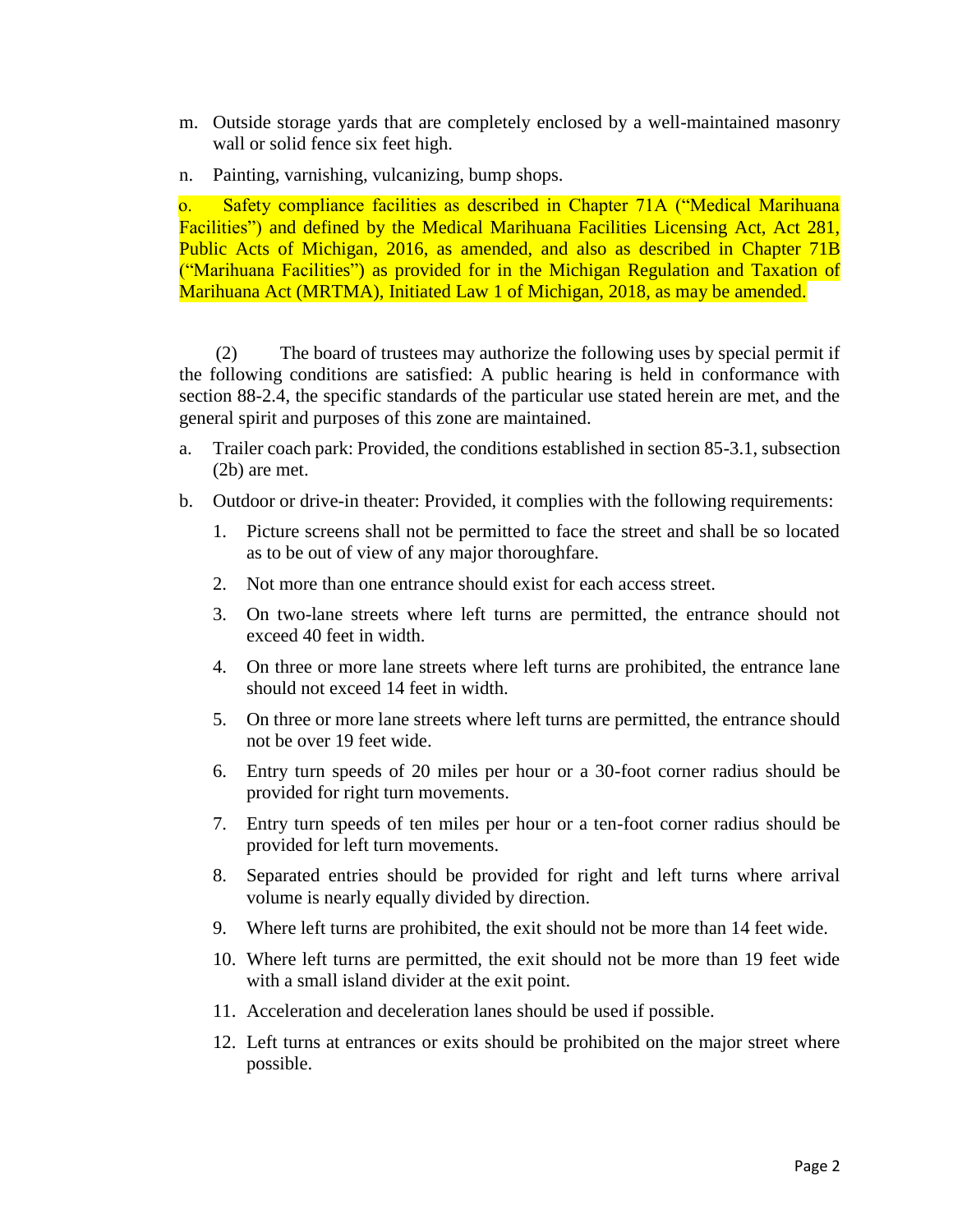- 13. Ticket gates should be provided in accordance with the following ratios: one ticket gate for 300-car capacity theater; two ticket gates for 600-car capacity theater; three ticket gates for 800-car capacity theater; four ticket gates for 1,000 car capacity theater.
- 14. The screen tower shall not exceed 65 feet in height.
- 15. A minimum yard of 75 feet shall separate said drive-in theater from any public street used for access, or exit purposes. This yard shall be landscaped and properly maintained at all times in accordance with the plan of development approved at the time a building permit was issued.
- c. Advertising signs such as billboards or bulletin boards may be permitted providing they do not extend over the property line. No billboard type advertising sign shall exceed 672 square feet in total area, provided, that double panel billboards back to back may be allowed providing they do not exceed 1,344 square feet total area, per location, with an allowance for cutouts not to exceed 28 square feet additional on each panel and provided further that they do not create a visual obstruction to traffic or obscure any existing advertising sign or building front when viewed from the edge of the pavement, from a distance of 300 feet in either direction, nor shall such signs be erected forward of the building setback line, and provided further that no billboard-type advertising sign shall be located within 500 feet of any other billboard sign. All such signs shall further comply with the provisions of chapter 102, Sign Regulations.
- d. Any building may have an additional sign when the building has frontage on two intersecting streets.
	- 1. Such sign shall be limited to advertising the use of a business activity occurring within that building.
	- 2. Such sign may contain advertising on more than one side and may be placed so as to be visible from both streets upon which the building fronts, but in no case may the sign extend over a property line.
	- 3. No such sign shall have any one side of more than 300 square feet of area.
	- 4. The maximum height of such sign shall not exceed 25 feet above the crown of either intersecting street, and the minimum height of such sign shall be at least eight feet above the grade immediately below the sign.
	- 5. Such sign shall not be animated as defined in section 82-2 of this Code.
- e. Carting and express.
- f. Circus, carnivals, private stadiums.
- g. Dog kennels, animal hospitals. (Ord. No. 31.96, § 1, 6-26-84; Ord. No. 31.107, § 1, 9-2-86; Ord. No. 31.139, § 1, 8-22-95)

*Section 85-7.2. Yard and height requirements.* In the general business zone the yard and height requirements shall be the same as for the commercial zone and specified in sections 85-6.2, 85-6.3, 85-6.4, and 85-6.5.

*Section 85-7.3. Landscape Requirements*.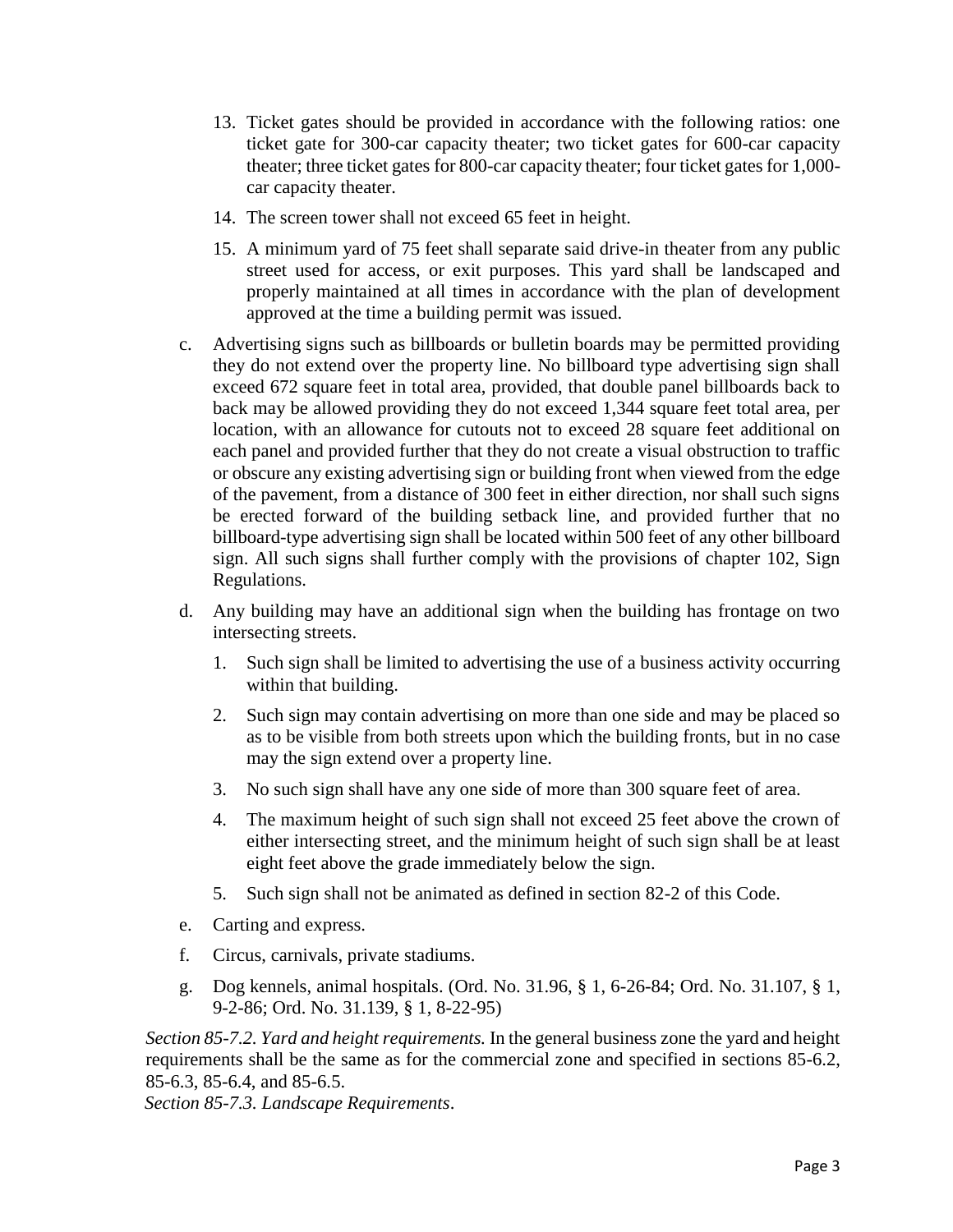- (1) A minimum of one deciduous tree shall be planted for each 40 lineal feet or portion thereof of public road frontage, plus, a minimum of one ornamental tree shall be planted for each 100 lineal feet or portion thereof of public road frontage, plus, a minimum of eight shrubs shall be planted for each 40 lineal feet or portion thereof of public road frontage. For the purpose of computing length of public road frontage, openings for driveways and sidewalks shall be counted. Trees and shrubs may be planted at uniform intervals, at random, or in groupings, as approved by the township.
- (2) Screening in the form of a landscape berm, greenbelt, or wall shall be required wherever a commercial, office, or industrial use is located adjacent to a residential use, school, park or similar public area. Landscape screening shall consist of closely spaced evergreen plantings which can be reasonably expected to form a complete visual barrier that is at least six feet above ground level within three years of planting. Deciduous plant materials may be used provided that a complete visual barrier is maintained throughout the year. If a wall is used instead of landscaping, the material and details must be provided as part of the planned development application.
- (3) Off-street parking areas shall be provided with at least 30 square feet of interior landscaping per parking space. Each interior landscaped area will include at a minimum one deciduous tree and eight shrubs. Existing mature trees shall be retained whenever identified feasible by the township board.

2. The Charter Township of Lansing Code of Ordinances is hereby amended by amending Section 85-8 ("'H' Industrial Zone") to Chapter 85 ("Use, Height, Area Regulations") to Title VIII ("Zoning") as follows:

Section 85-8. - "H" industrial zone.

The industrial zone is established for the purpose of encouraging within it the development of manufacturing, processing, storage, and office establishments in a setting suitable for such activities and mutually advantageous for the permitted uses. It is intended to prohibit residential uses and discourage intensive retail commercial enterprises as being incompatible with the primary uses permitted.

*Section 85-8.1. Uses permitted.* The specific uses permitted in the industrial zone shall be the erection, construction, alteration, conversion or use of buildings and/or land, subject to the following restrictions, for:

- (1) Uses permitted as of right:
	- a. Uses permitted as of right in the general business zone and listed in section 85-7.1 as items (1)b through  $(1)$ <sup>o</sup> inclusive. This intentionally omits the usual retail store (except automobile and trailer sales or rentals), hospitals, schools, residencies and similar land uses.
	- b. Advertising signs and billboards provided no billboards shall exceed 672 square feet and provided further that no more than one double billboard hack to back shall be allowed in any one location which said double billboard shall have a total surface area of not to exceed 1,344 square feet, per location, with an allowance for cutouts not to exceed 28 square feet additional on each panel; and no billboard shall be permitted which is less than 300 feet from any other billboard in the "H" industrial zone or in any adjacent zone in which a billboard may be located.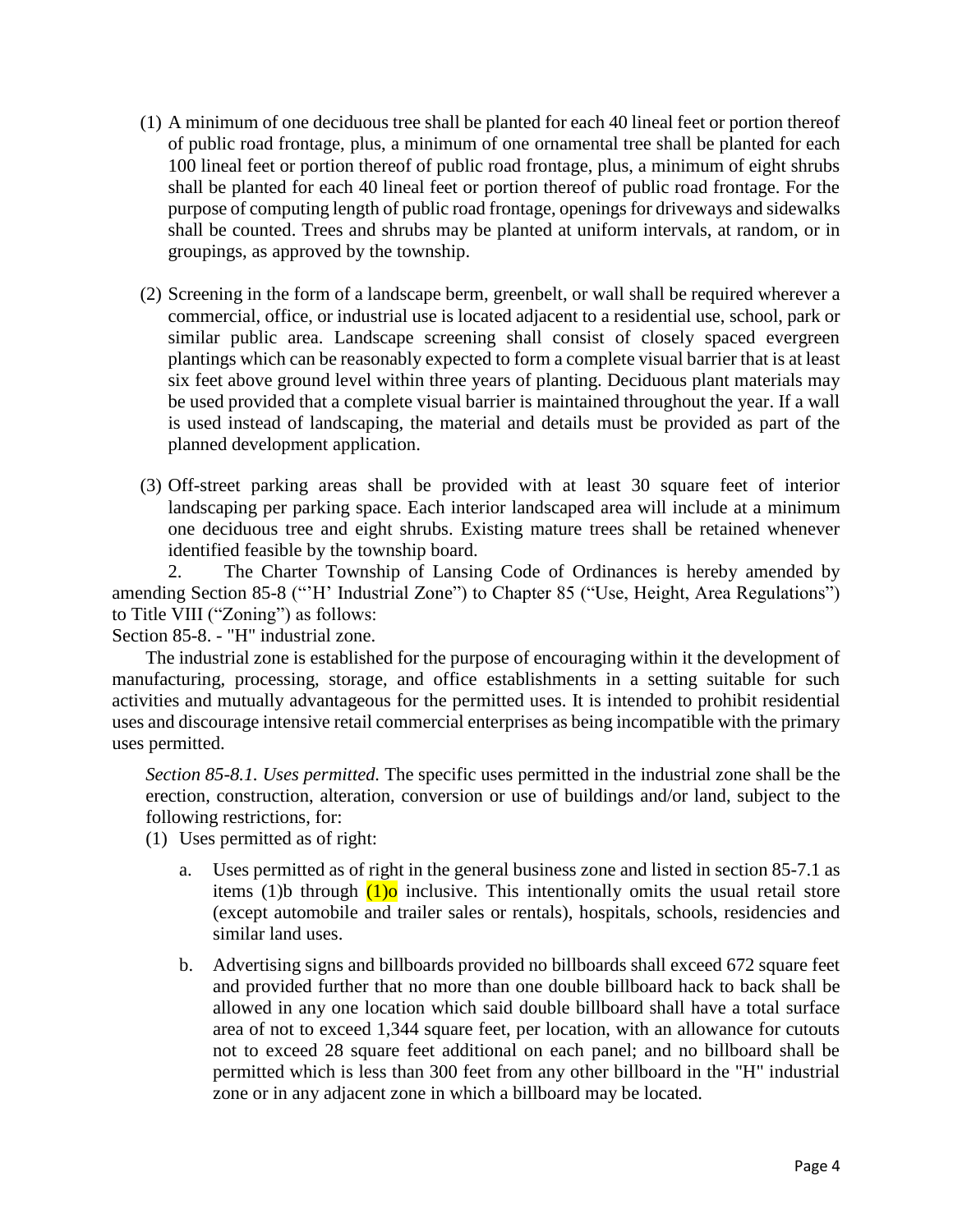- c. Assembly and packaging plants, including specifically automobile and automotive components manufacturing and assembly plants and all manufacturing operations incidental thereto; and all defense material assembly and manufacturing operations to which such plants might he converted.
- d. Dog kennels, animal hospital.
- e. Electric appliance and apparatus assembly and manufacturing.
- f. Electroplating.
- g. Greenhouses.
- h. Industrial research laboratories.
- i. Lumber, coal, brick, stone, contractor supply and storage yards: Provided, such use is entirely enclosed within a well-maintained masonry wall or solid wood fence not less than six feet in height.
- j. Machine shop or blacksmith shop, wrought iron shop, tool and die shop.
- k. The manufacturing, compounding, processing and packaging or treatment of bakery goods, candy, chewing gum, soft drinks, cosmetics, dairy products, drugs, perfumes, pharmaceuticals, toiletries, condiments (except fish, sauerkraut, vinegar and yeast), macaroni and noodles, oleomargarine (compounding and packaging only). The freezing and packaging of fruits, fruit juices, vegetables and meats.
- l. The manufacturing, compounding, assembling, or treatment of articles or merchandise from the following previously prepared materials: bone, cellophane, canvas, cloth, cork, feathers, felt fiber, fur, glass, hair, horn, leather, paper, plastic, precious or semiprecious metals or stones, shell, textiles, tobacco, wood (excluding planing mill), yarns, thread, and paint not requiring a boiling process.
- m. The manufacturing of musical instruments, toys, novelties, rubber or metal stamps.
- n. The manufacturing of small electrical parts, neon signs.
- o. The manufacturing of children's vehicles, including baby carriages, bicycles, scooters, wagons, or similar vehicles.
- p. Offices.
- q. Parking garages.
- r. Photoengraving, photographic reproduction and blueprinting.
- s. Poultry killing.
- t. Production by hand of crystal glass art novelties, pottery, figurines, or similar ceramic products using previously pulverized clay.
- u. Motor freight depot or trucking terminal: Provided, the truck entrance is from and exit is to a street whose roadway is at least 30 feet between curbs; and the loading or unloading platform is at least 50 feet from the street upon which it faces.
- v. Precision instrument and optical equipment manufacturing.
- w. Restaurants.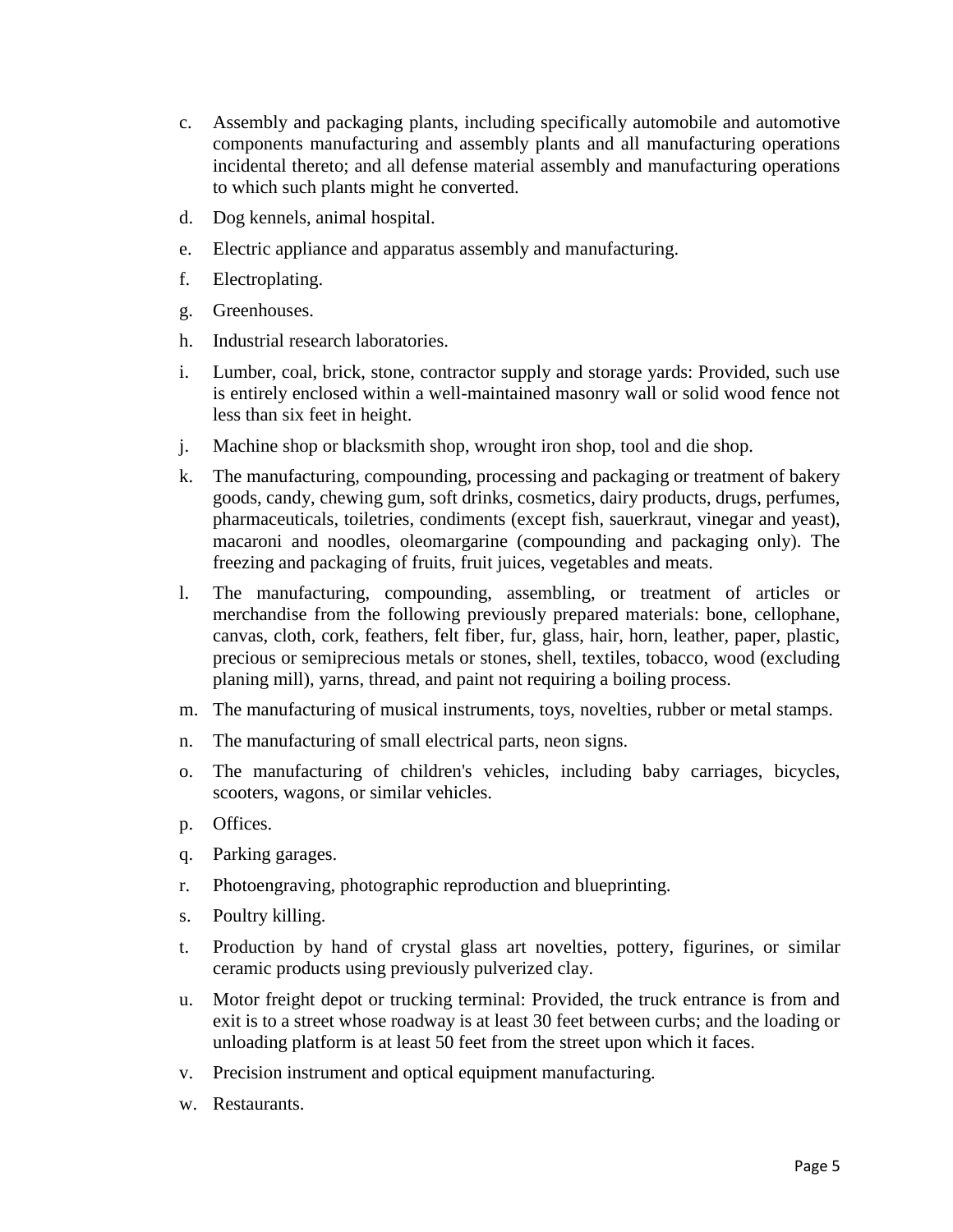- x. Stone, marble, granite grinding, dressing, and cutting.
- y. Television and radio broadcasting towers.
- z. Accessory uses clearly appurtenant to the main use of the lot.
- z-1. Public utility buildings, telephone exchanges, transformer stations with service yards. Water and sewage pumping stations.
- z-2. Miniwarehousing and storage in bulk for such material as building materials, contractor's equipment, furniture, food, fabrics, hardware and similar goods.
- z-3. Warehousing with or without on-site sales, provided retail sales to the general public are incidental to the main use of the establishment.
- z-4. Military armories.
- z-5. Communication towers as allowed in chapter 105
	- 1. Minimum site size required will be 60 feet frontage with 100 feet depth.
	- 2. Setbacks: Front 50 feet (unless pre-established building line); Side 15 feet; rear - 20 feet.
	- 3. No signage permitted on the site except what is allowed or required on the tower.
	- 4. Applicant must demonstrate attempts of co-location.
	- 5. Height: 300 feet maximum with measurement to be made from ground level.
	- 6. Landscaping of accessory buildings and tower. Landscaping and screening shall be provided in the form of shrubs, trees or bushes with a minimum height of six feet that will not interfere with the maintenance of the structures. Opaque fencing will be required not to exceed six feet in height in the rear and side yards.
- z-6. Medical Marihuana Class A grower facility as described in Chapter 71A ("Medical Marihuana Facilities") and defined by the Medical Marihuana Facilities Licensing Act, Act 281, Public Acts of Michigan, 2016, as amended, and with the following restrictions:

Shall be prohibited within 1,000 feet (measured from property line to property line as of the date the initial application is made) of (A) a school property, as defined by Public Act 368 of 1978, as amended, including any facility with after school programs; (B) a child care center as defined and licensed by Public Act 116 of 1973, as amended, to ensure compliance with federal "Drug-Free School Zones"; or (C) any other child care and/or day care facility licensed by the State of Michigan.

z-7 The following uses will be allowed as provided for in Chapter 71B ("Marihuana" Facilities") as provided for in the Michigan Regulation and Taxation of Marihuana Act (MRTMA), Initiated Law 1 of Michigan, 2018, as may be amended.

1. Marihuana Class A grower (500 marihuana plants) and Class B grower (1,000 marihuana plants) may be authorized in the Township, with the following restrictions: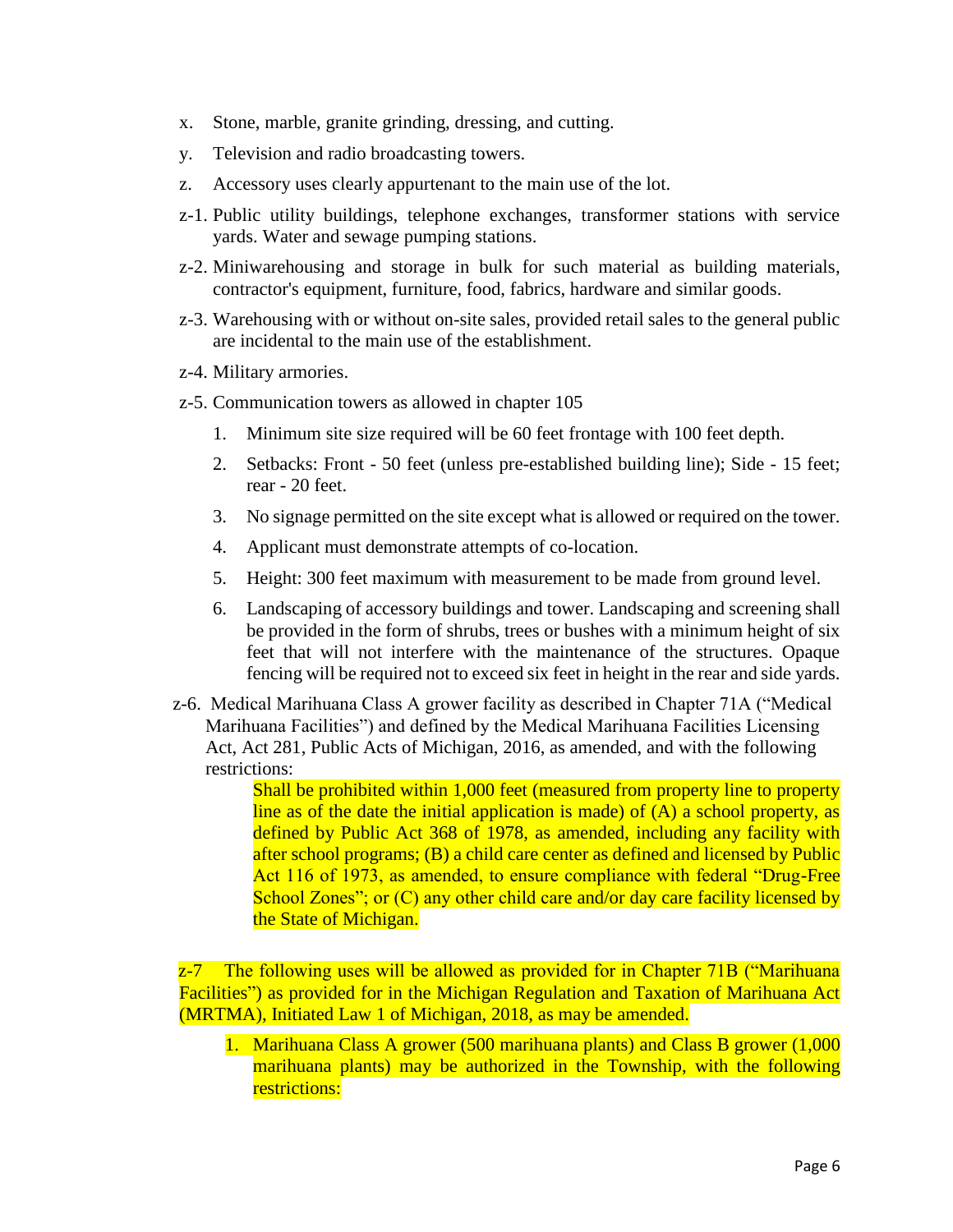Shall be prohibited within 1,000 feet (measured from property line to property line as of the date the initial application is made) of (A) a school property, as defined by Public Act 368 of 1978, as amended, including any facility with after school programs; (B) a child care center as defined and licensed by Public Act 116 of 1973, as amended, to ensure compliance with federal "Drug-Free School Zones"; or (C) any other child care and/or day care facility licensed by the State of Michigan.

2. Marihuana Processor

Shall be prohibited within 1,000 feet (measured from property line to property line, as of the date the initial application is made) of (A) a school property, as defined by Public Act 368 of 1978, as amended, including any facility with after school programs; (B) a child care center as defined and licensed by Public Act 116 of 1973, as amended, to ensure compliance with federal "Drug-Free School Zones"; or (C) any other, with the following restrictions: child care and/or day care facility licensed by the State of Michigan.

3. Marihuana Secure Transporter

Shall be prohibited within 1,000 feet (measured from property line to property line, as of the date the initial application is made) of (A) a school property, as defined by Public Act 368 of 1978, as amended, including any facility with after school programs; (B) a child care center as defined and licensed by Public Act 116 of 1973, as amended, to ensure compliance with federal "Drug-Free School Zones"; or (C) any other child care and/or day care facility licensed by the State of Michigan.

- z-8. Automobile and trailer sales and rentals.
- (2) Uses permitted if complying with the following standards: automatic screw machines when operated with noise silencers or by other sound absorbing devices, stamping machines, punch presses, press breaks and hydraulic presses or any like machinery or production equipment. All able reinforced concrete footing. No machine shall be loaded beyond the capacity as prescribed by the manufacturer. All mechanical noise emanating from such machines and/or presses shall be muffled so as not to become objectionable due to intermittence, beat frequency, or shrillness and, further, that noise emanating therefrom shall not exceed 60 decibels as measured at the street or property line.
- (3) The township board may authorize the following uses by special permit if the following conditions are satisfied: A public hearing is held in conformance with section 88-2.4, the specific standards as provided in the foregoing section 85-8.1(2) are met, the specific standards stated herein are met, and a favorable recommendation is received from the township planning commission.
	- a. Bulk storage of flammable liquids, liquid petroleum, gases and explosives; provided, all tanks shall be designed and located in accordance with the International Fire Code and/or NFPA (National Fire Protection Association) standards, and the storage and handling shall comply with state rules and regulations.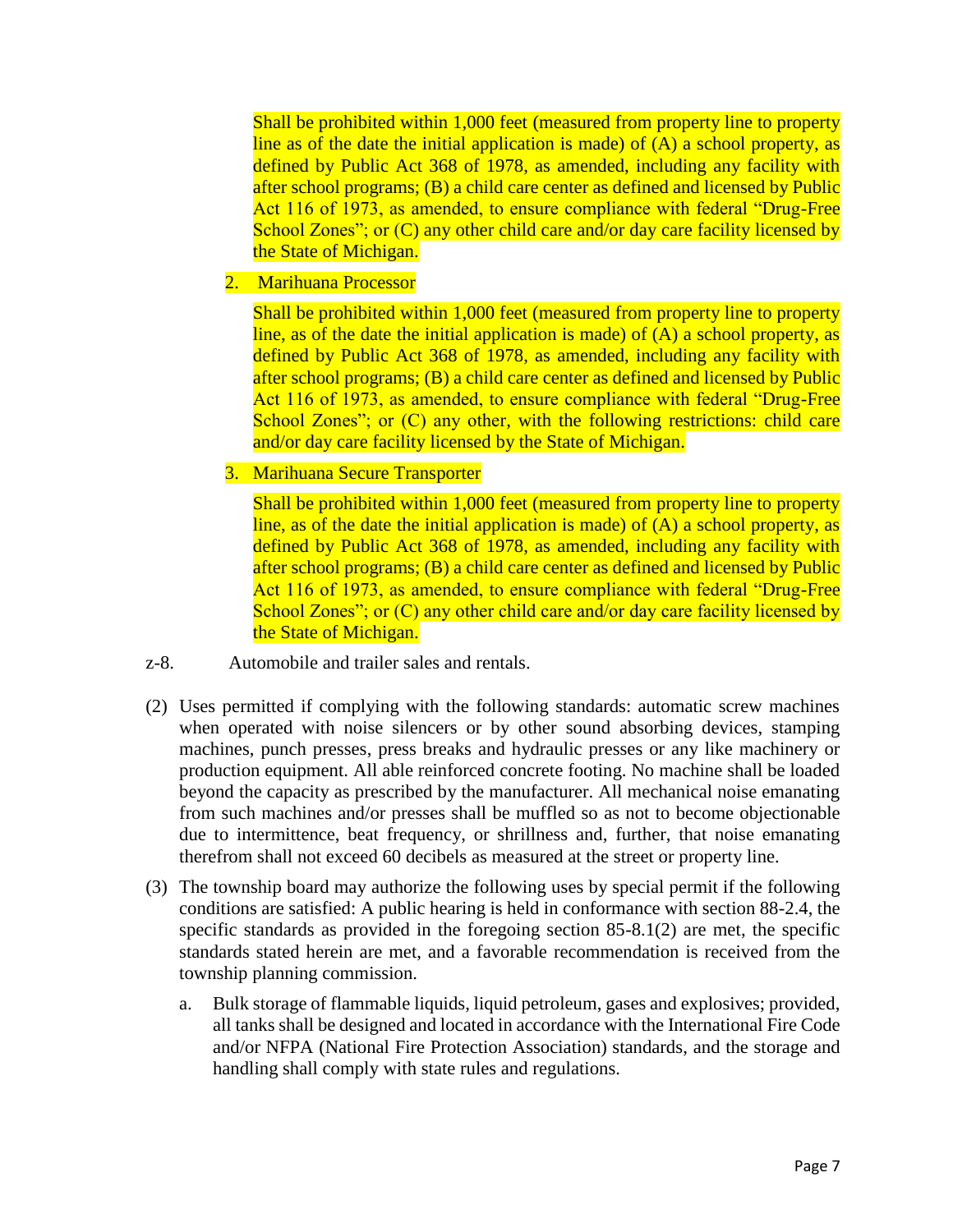- b. Manufacturing processes and dismantling operations including automobile salvage operations not specifically listed in section 85-8.1 subsections (1) and (2) above that comply with the following list of standards:
	- 1. Noise. All mechanical noise shall be muffled so as not to become objectionable due to intermittence, beat frequency or shrillness. Noise may equal but shall not exceed average street traffic noise. Noise should not exceed 60 decibels as measured at the street or property line, whichever causes the largest reading.
	- 2. Power for any manufacturing or heating process or activity shall be derived only from electrical energy, smokeless fuels containing less than 20 percent of volatile content on a dry basis, and bituminous coal fired by mechanical equipment.
	- 3. Gases. No gas shall be emitted which is deleterious to the public health, safety or general welfare or corrosive to structures; except for those produced by internal combustion engines under design, operating conditions.
	- 4. Glare and heat. Glare and heat from arc welding, acetylene torch cutting and other process creating glare shall be performed so as not to be seen from any point beyond the lot boundaries.
	- 5. Rags, waste. The storage of rags, wastes, paper or similar materials shall be in an enclosed masonry building of four-hour construction with adequate fire prevention equipment installed.
	- 6. Sewage waste. Engineering plans shall provide for the treatment and disposal of sewage and industrial waste, tailings, or unusable byproducts so that there is no danger to the public health and safety.
	- 7. Radioactive materials. Emissions from radioactive materials shall not exceed quantities established by the U.S. Atomic Energy Commission and/or U.S. Bureau of Standards.
	- 8. Vibration. No operation shall produce physical vibrations humanly perceptible at or beyond the lot boundaries.
	- 9. The manufacturing or dismantling process does not include the production or storage of any materials designed for use as an explosive.
	- 10. Processes do not create any negative visual impact on surrounding properties from the activities associated with automobile salvage operations. Examples include the outdoor storage of inoperable vehicles that are in various states of disrepair.
	- 11. Processes do not create any environmental impacts associated with automobile salvage operations. No salvage operations shall be conducted anywhere on the site without proper secondary containment. Examples include potential uncontrolled releases of hazardous substances (engine and component oil and lubricants, antifreeze, metal particles) into the environment or public storm and sanitary sewer infrastructure. To insure these materials are not removed in stormwater runoff, outdoor crushing or dismantling shall not occur during rain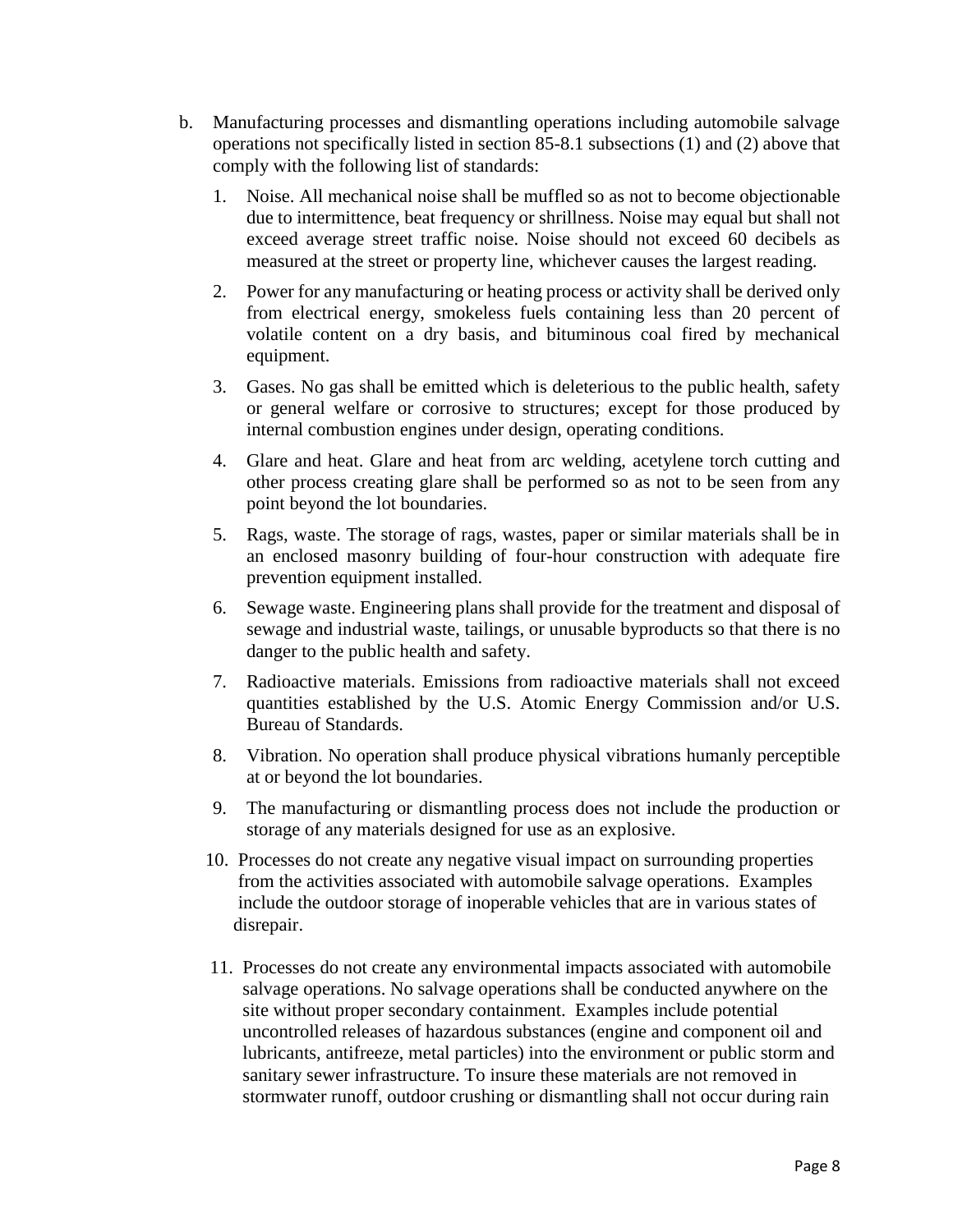events.

- 12. The applicant shall obtain hazardous materials storage permits or licenses as required by the appropriate agency of the State of Michigan.
- 13. All parking, staging and vehicle maneuvering must occur on the subject property.
- c. Dumping or disposal of rubbish, etc. The use of land for sanitary landfill, the dumping or disposal of scrap iron, junk, garbage, rubbish, rock, or other refuse or of ashes, slag, or industrial wastes or byproducts, is permitted only by a license issued by the township board in conformance with chapters 60 and 65 of this Code. Such a license may be denied or issued in appropriate cases upon the filing of an application accompanied by a suitable agreement or bond that such dumping or disposal will not pollute the waters of the municipality or cause stagnant water to collect, or create a health hazard, or leave the surface of the land, at the expiration of such license in an unstable condition or unfit for the growing of turf or for other land uses permitted in the zone in which such dumping occurs.

The dumping of dirt or sand is permitted without a license provided the surface of such material is graded within a reasonable time in a manner preventing collection of stagnant water, and which leaves the ground surface in a condition suitable for the growing of turf or for other land uses permitted in the zone. (Ord. No. 31.133, § 1, 7-27-93; Ord. No. 31.150, 2-3-98)

*Section 85-8.2. Front yards.* A minimum front yard of 25 feet shall be required where the industrial zone is in the same block or directly across the street from a residential zone, or administrative and professional zone. In all other instances a minimum front yard of 15 feet shall be required. Except for landscape improvements and necessary drives and walks, the required front yard shall remain clear, and shall not be used for parking, loading, storage, or accessory structures.

*Section 85-8.3. Side yards.*

Side yards shall not be required except on the side of a lot abutting upon a lot lying in "A" through "E" zones, in which case there shall be a side yard of not less than 20 feet.

An approved fence or six-foot masonry wall shall be placed on the mutual sideline of a lot lying in a residential zone and extending from the required front yard line to the required rear yard wall or fence. A ten-foot wide strip of continuous shrub and tree plantings may be substituted for the masonry wall or fence if it is well maintained.

*Section 85-8.4. Rear yards.* No rear yard shall be required where "H" industrial zone abuts any "F," "G" or "H" zone. Where the rear of a lot in "H" industrial zone abuts on a lot lying in "A" through "E" zones, there shall be a rear yard of not less than 25 feet and an approved fence, wall or planting as required in section 85-8.3, Side Yards.

*Section 85-8.5. Lot area.* All future lots created shall have a minimum frontage of 85 feet and a minimum area of 12,750 square feet.

*Section 85-8.6. Building height.* The height of a structure in the "H" industrial zone shall not exceed 65 feet at the required front, side or rear yard building line. This height allowance may be increased one additional foot for each additional foot of setback from the required front, side or rear yard building line.